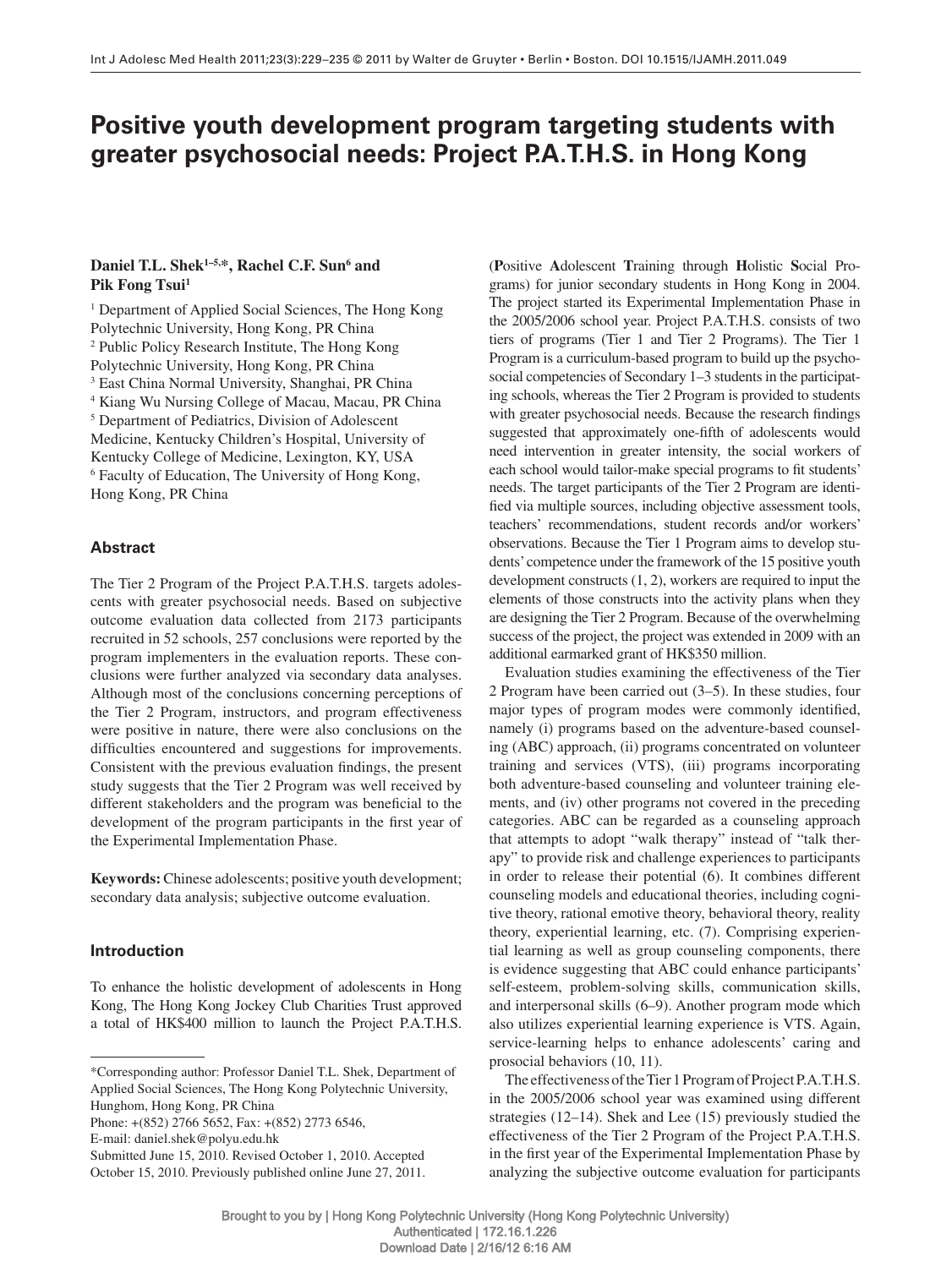(Form C). The results showed that participants had positive views towards the program, instructors, and effectiveness of the program. As each school was required to provide five conclusions in the evaluation report, secondary data analyses were carried out to further understand the effectiveness of the Tier 2 Program by integrating the subjective outcome evaluation data from the participants and professional evaluation of the program implementers.

Secondary analysis, regarded as "the re-analysis of data for the purpose of answering the original research questions with better statistical techniques, or answering"  $[ (16), p. 3 ]$ is known for time-saving and cost-saving (17). In this study, we use the data completed and analyzed by program implementers to further examine the effectiveness of the Tier 2 Program. Although there are objections to the use of data collected from program implementers for analysis such as worrying about the subjectivity of interpretations, the program implementers are still in a good position to help evaluate the program as they are professionals (either social workers or teachers), whose jobs are to carry out program implementation and evaluation tasks, and they are also trained to conduct evaluation research (18) . Moreover, this project has provided training for social workers regarding the collection and analysis of the data using Form C. As such, we can state that the data collected and analyzed by the program implementers can be regarded as trustworthy.

 In this study, 257 conclusions included in the 52 evaluation reports were analyzed and interpreted. The views towards the program, instructors, and perceived effectiveness through the eyes of the program implementers were presented and discussed. Because the 2005/2006 study cohort is the beginning of the Experimental Implementation Phase of the Project P.A.T.H.S., its data can be regarded as a baseline and is important for further comparison of the same project.

#### **Methods**

#### **Dataset for secondary data analyses**

 There were 52 schools joining the Secondary 1 level of the Project P.A.T.H.S. in the Experimental Implementation Phase in the 2005/2006 school year. The Tier 2 Program of these 52 schools involved a total of 3072 participants, of which 2718 were Secondary 1 students identified by teachers, parents, and/or self-administered questionnaires as having greater psychosocial needs, and 354 participants were parents and teachers of those identified students. The mean number of participants joining the Tier 2 Program per school was 59.08 (range: 21–274) and the average number of sessions provided per school (normally 1.5–3 h per session) was 19.53 (range: 1–63 sessions). The ABC approach and VTS were the two major program elements indentified in the Tier 2 Program in the 52 schools of the present study.

 After completing the Tier 2 Program, a total of 2173 participants (mean=41.79 participants per school, range: 20-151) responded to the Subjective Outcome Evaluation Form (Form C) which was developed by Shek et al. (19). The overall response rate was 70.74%. In brief, Form C assesses participants' perceptions of the program, workers, and effectiveness of the program. There are also openended questions regarding participants ' appreciation of the program, their opinion about instructors, the things they learned in the program as well as areas for improvements. Details of the Form C design can be found in Shek and Sun  $(3)$ .

 To facilitate program evaluation, the Research Team developed an evaluation manual with standardized instructions for collecting the subjective outcome evaluation data (19). Moreover, social workers were trained during the 20-h training workshops on how to collect and analyze the data using Form C. Based on the evaluation data collected in each school, the responsible worker in each school was required to complete an Evaluation Report where quantitative and qualitative findings based on Form C were summarized and described. In the last section of the report, the worker preparing the report in each school was requested to write down five conclusions regarding the program, instructors, and its effectiveness, which would provide an overall picture of the Tier 2 Program.

#### **Data analyses**

 The data were analyzed using general qualitative analyses techniques (20) by two trained research assistants, of which one has a Bachelor's Degree of Social Work and the other has a Bachelor's Degree of Social Sciences. The final coding and categorization was further cross-checked by a colleague with a Master's Degree of Social Work. There were three steps in the data analysis process. First, raw codes were developed for words, phrases, and/or sentences that formed meaningful units in each conclusion at the raw response level. Second, the codes were further combined to reflect higher order attributes at the category of codes level. For example, the response of "satisfied with the program" at the raw response level could be subsumed under the category of "satisfaction level", which could be further subsumed under the broad theme of "views of the stakeholders of the program" (Table 1).

To safeguard the credibility of the data collected, the first author who designed the P.A.T.H.S. program did not participate in the data analysis process for he was conscious of his own biases and expectation of the program in the present qualitative analyses. In addition to minimize the possible biases involved, both intra- and inter-rater reliability on the coding were calculated. For intra-rater reliability, each of the two research colleagues (one was responsible for coding and the other was responsible for cross-checking) coded 20 randomly selected responses without looking at the original codes given. For inter-rater reliability, another two research staff (one with a Doctoral Degree and one with a Master's Degree) who had not been involved in the data analyses coded the same 20 randomly selected responses independently without knowing the original codes given at the end of the scoring process.

 Following the principles of qualitative analyses proposed by Shek et al. (21) , the following attributes of the study regarding data collection and analyses were highlighted. First, a general qualitative orientation was adopted. Second, the sources of data (e.g., number of participants) for analyses were described. Third, the issues of biases and ideological preoccupation were addressed. Fourth, inter- and intra-rater reliability information was presented. Fifth, the categorized data were kept by a systematic filing system to ensure that the findings are auditable. Finally, possible explanations, including alternative explanations, were considered.

#### **Results**

 In the 52 Tier 2 reports received, one school listed out only three conclusions and one school listed out only four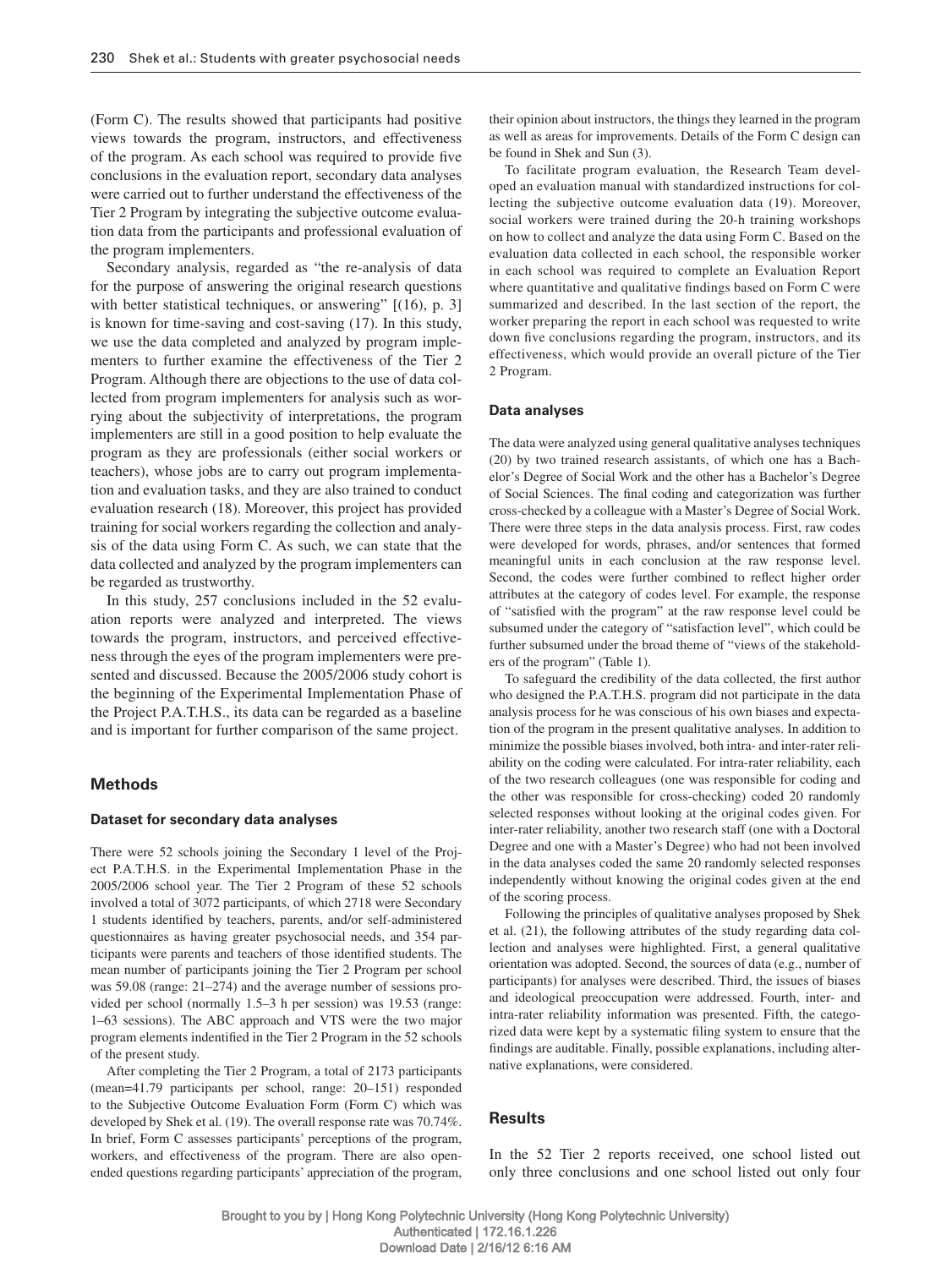| Category                     | Responses                                                       | Nature of the response |                  |          |                | Total        |
|------------------------------|-----------------------------------------------------------------|------------------------|------------------|----------|----------------|--------------|
|                              |                                                                 | Positive               | Neutral          | Negative | Undecided      |              |
| Satisfaction level           | Students' active participation                                  | $\overline{4}$         |                  |          |                | 4            |
|                              | Liked the program                                               | 7                      |                  |          |                | 7            |
|                              | Satisfied with the program                                      | 9                      |                  |          |                | 9            |
|                              | Positive comments                                               | $\overline{4}$         |                  |          |                | 4            |
|                              | Subtotal                                                        | 24                     | $\boldsymbol{0}$ | $\theta$ | $\Omega$       | 24           |
| Program content              | Amusing                                                         | 1                      |                  |          |                | $\mathbf{1}$ |
|                              | Program was able to achieve the goals                           | $\overline{2}$         |                  |          |                | $\sqrt{2}$   |
|                              | Challenging                                                     | 3                      |                  |          |                | 3            |
|                              | Helped oneself to make a breakthrough                           |                        |                  |          |                | $\mathbf{1}$ |
|                              | Diversified                                                     | 6                      |                  |          |                | 6            |
|                              | Activities were meaningful and substantial                      | 1                      |                  |          |                | $\mathbf{1}$ |
|                              | <b>Experiential learning</b>                                    | 13                     |                  |          |                | 13           |
|                              | Good activity design                                            | 5                      |                  |          |                | 5            |
|                              | Students liked interactive/outdoor activities                   | 4                      |                  |          |                | 4            |
|                              | Students liked small group activities                           |                        |                  |          |                | $\mathbf{1}$ |
|                              | Interesting                                                     |                        |                  |          |                | 1            |
|                              | Educational                                                     |                        |                  |          |                | 1            |
|                              | Lively                                                          |                        |                  |          |                | 1            |
|                              | Exciting                                                        |                        |                  |          |                | 1            |
|                              | Creative                                                        |                        |                  |          |                | 1            |
|                              | Matched with student needs and interests                        | 12                     |                  |          |                | 12           |
|                              | Provided positive experiences                                   | 3                      |                  |          |                | 3            |
|                              | Subtotal                                                        | 57                     | $\overline{0}$   | $\Omega$ | $\Omega$       | 57           |
| Program arrangement          | Satisfied with the program arrangement                          | 5                      |                  |          |                | $\sqrt{5}$   |
|                              | Time constraint                                                 |                        |                  | 1        |                | $\mathbf{1}$ |
|                              | Subtotal                                                        | 5                      | $\overline{0}$   | 1        | $\Omega$       | 6            |
| Perceived successful factors | Harmonious atmosphere                                           | 3                      |                  |          |                | 3            |
|                              | Both group learning and experiential learning<br>were effective | $\overline{c}$         |                  |          |                | 2            |
|                              | Discussion between instructors                                  | 1                      |                  |          |                | 1            |
|                              | Subtotal                                                        | 6                      | $\overline{0}$   | $\theta$ | $\Omega$       | 6            |
| Others                       | Good atmosphere                                                 | 3                      |                  |          |                | 3            |
|                              | Worth to continue                                               | 3                      |                  |          |                | 3            |
|                              | Good cooperation between school and instructors                 | 1                      |                  |          |                | 1            |
|                              | Subtotal                                                        | 7                      |                  |          |                | 7            |
| Total responses              |                                                                 | 99                     | $\overline{0}$   | 1        | $\overline{0}$ | 100          |

#### **Table 1** Views of the stakeholders on the program.

conclusions. As such, a total of 257 conclusions were collected and 411 meaningful units were extracted. These raw responses were further categorized into several categories, including views of the stakeholders on the program (Table 1), views towards instructors (Table 2), perceived effectiveness of the program (Table 3), as well as difficulties encountered and recommendations to the program (Table 4). Regarding the conclusions related to the stakeholders' perceptions of the program, results in Table 1 show that most of the responses were positive in nature in the areas of satisfaction, program content, program arrangement, perceived successful factors and others. Among the 100 responses, 99 responses were classified as positive (99%). The intra-rater agreement percentage and inter-rater agreement percentage of the positivity of the coding were 100% and 100%, respectively, suggesting that the coding was very consistent.

For the perceptions of the program implementers, findings in Table 2 show that all the 56 responses were positive in nature (100%). Both the intra-rater and inter-rater agreement percentages of the positivity of the coding were 100%. These findings suggest that program implementers had a very positive perception about themselves.

 The responses related to perceived effectiveness of the program are shown in Table 3. There were a total of 204 meaningful units that could be categorized into several levels, including perceived general effectiveness, societal level, familial level, interpersonal level (general interpersonal competence and specific interpersonal competence), personal level (positive self-image, ways to face adversity, behavioral competence, persistence and motivation, autonomy, responsibility, cognitive and emotional competence, and experiences or exploration) and others. All 204 responses were positive in nature (100%). The intra-rater and inter-rater agreement percentage on the categories of the coding were  $90\%$  and  $85\%$ , respectively.

Table 4 shows the program participants' responses on the difficulties encountered in the program content and arrangement, and other difficulties  $(n=19)$  and responses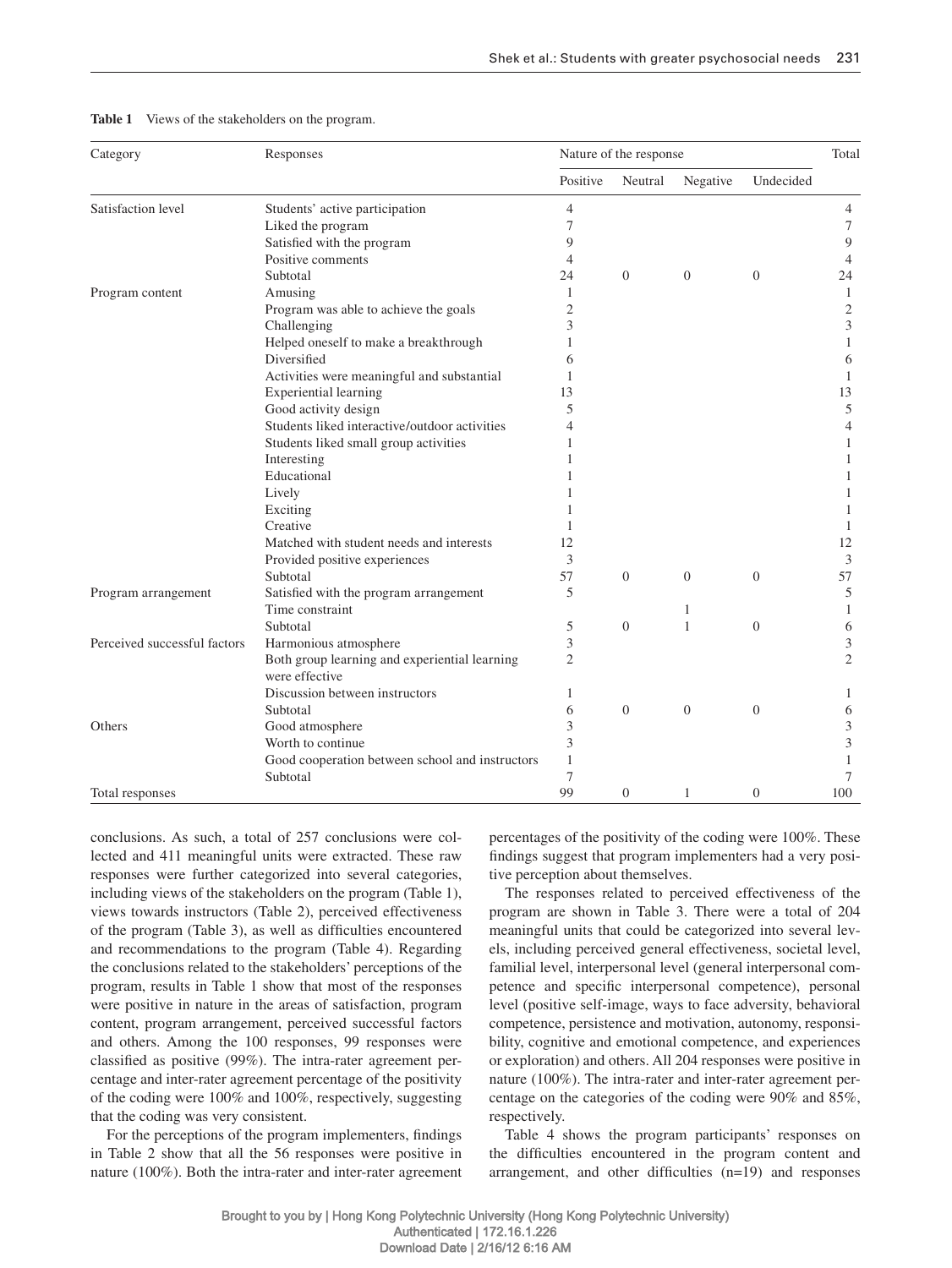| Category              | Responses                                                                          | Nature of the response |          |          |           | Total |
|-----------------------|------------------------------------------------------------------------------------|------------------------|----------|----------|-----------|-------|
|                       |                                                                                    |                        | Neutral  | Negative | Undecided |       |
| General appreciation  | Satisfied with the workers                                                         | 12                     |          |          |           | 12    |
|                       | Positive comments                                                                  |                        |          |          |           |       |
|                       | Subtotal                                                                           | 15                     | $\Omega$ | $\theta$ | $\Omega$  | 15    |
| Specific appreciation | Showed devotion                                                                    |                        |          |          |           |       |
|                       | Professional attitude                                                              |                        |          |          |           |       |
|                       | Caring attitude                                                                    |                        |          |          |           |       |
|                       | Understood the students' needs                                                     |                        |          |          |           |       |
|                       | Appreciated the instructors' professional knowledge                                |                        |          |          |           |       |
|                       | Professional teaching skill                                                        | 13                     |          |          |           | 13    |
|                       | Appreciated the instructors' ability of program arrangement                        |                        |          |          |           |       |
|                       | Instructor's attitude and performance had positive impact<br>on students' learning | 2                      |          |          |           |       |
|                       | Well-prepared                                                                      |                        |          |          |           |       |
|                       | Communicated with students                                                         |                        |          |          |           |       |
|                       | Subtotal                                                                           | 41                     | $\Omega$ | $\Omega$ | $\Omega$  | 41    |
| Total responses       |                                                                                    | 56                     | $\Omega$ |          |           | 56    |

on recommendations to the program (content, format and arrangement, time and implementation,  $n=32$ ). The intra-rater agreement percentage of the categories of code was 92.5% and inter-rater agreement percentage was 97.5%.

#### **Discussion**

 This study attempted to analyze secondary data to examine the effectiveness of the Tier 2 Program of the Secondary 1 level in the Experimental Implementation Phase of the Project P.A.T.H.S. Results showed that the responses related to perceptions of the Tier 2 Program, instructors, and effectiveness of the program were positive in nature. These findings are consistent with the previous studies analyzing the subjective outcome evaluation of the Tier 2 Program of the same cohort (15) , as well as other studies analyzing data gathered from other cohorts of students  $(3-5)$ . In short, the study suggests that the Tier 2 Program of the Project P.A.T.H.S. is effective in promoting the holistic development of the program participants.

From Table 1, we can see many responses related to views towards the program were about "experiential learning" and "meet students' needs and interests". As the Tier 2 Program was tailored by social workers of individual schools to cater for the needs of students, it was not surprising to find out that participants regarded the Tier 2 Program as meeting their interests and needs. Concerning the experiential learning, ABC and VTS were two major program modes in the Tier 2 Program and they employed experiential learning theory. Experiential learning helps individuals construct meaning and acquire knowledge by experience. The knowledge constructed in an individual's mind can be expressed and transferred to new situations (22) . Participants learn new skills and gain new experiences in the ABC and VTS activities. To echo the benefits of ABC and VTS program modes (Table 3)  $(6-11)$  in enhancing

participants' competences in different areas, we found most of the responses fell into the subcategory of "specific interpersonal competence"  $(n=41)$  and "positive self-image"  $(n=31)$ such as "improved students' social skills", "enhanced team spirit and team work", "enhanced students' self-confidence", and "appreciated or recognized one's self". Although VTS can foster voluntarism and increase participants ' concerns for others, only one response in Table 3 related to the effectiveness of the Tier 2 Program is about "enhanced social responsibility and participation". This could be because Secondary 1 students have just been promoted to secondary school and they try their best to strengthen their personal qualities in order to adjust to the new environment instead of turning outside to care about the society.

These findings are important as far as intervention for adolescents with greater psychosocial needs is concerned. According to Shek (23), there are several adolescent developmental issues and problems in Hong Kong that deserve the attention of social workers and teaching professionals. These included increasing adolescent substance abuse statistics, Internet use problems and Internet addiction among young people, worrying trends in adolescent sexuality, phenomena on bullying among young people, and adolescent materialistic orientation. Adolescents displaying such "at-risk" behavior should be identified as early as possible and intervention should be given as soon as possible. Obviously, the present findings suggest that the Tier 2 Program, particularly those incorporating elements of ABC and voluntary service are effective in helping young people with greater psychosocial needs.

 Although the present study suggests that the Tier 2 Program of Project P.A.T.H.S. was effective in this cohort of participants, there were some limitations of this study. First, it is noteworthy that the findings were based on subjective outcome evaluation data from the program participants only. As such, further subjective outcome evaluation studies based on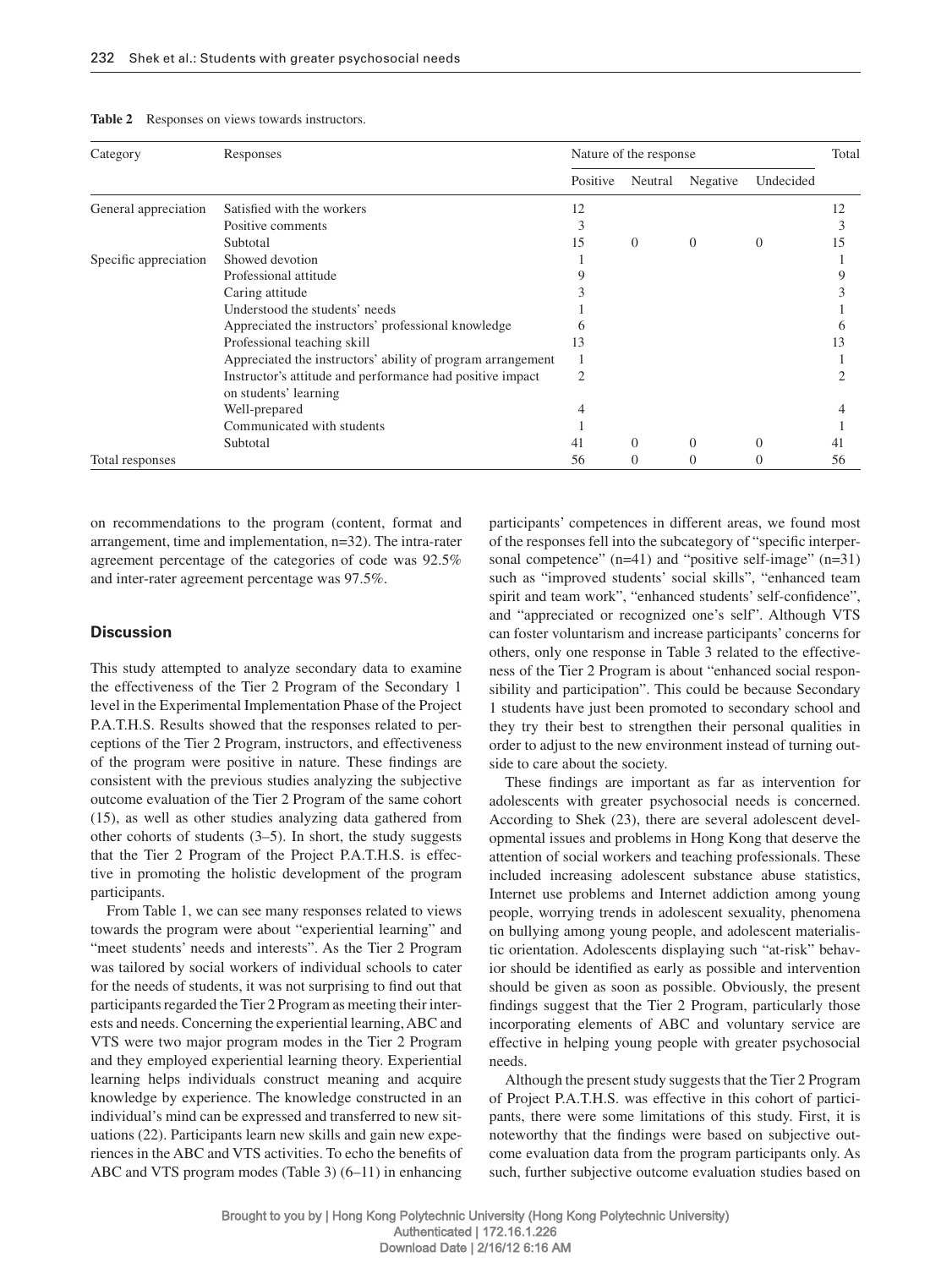Table 3 Responses on perceived program effectiveness.

| Category          | Subcategory                | Responses                             | Nature of the response |                  |                  |                  | Total          |
|-------------------|----------------------------|---------------------------------------|------------------------|------------------|------------------|------------------|----------------|
|                   |                            |                                       | Positive               | Neutral          | Negative         | Undecided        |                |
| Perceived general |                            | Could help students'                  | 22                     |                  |                  |                  | 22             |
| effectiveness     |                            | development                           |                        |                  |                  |                  |                |
|                   |                            | Had positive impact on the            | 17                     |                  |                  |                  | 17             |
|                   |                            | students' development                 |                        |                  |                  |                  |                |
|                   |                            | Subtotal                              | 39                     | $\boldsymbol{0}$ | $\boldsymbol{0}$ | $\boldsymbol{0}$ | 39             |
| Societal level    |                            | Enhanced social responsibility        | 1                      |                  |                  |                  | 1              |
|                   |                            | and participation                     |                        |                  |                  |                  |                |
|                   |                            | Subtotal                              | $\mathbf{1}$           | $\mathbf{0}$     | $\mathbf{0}$     | $\overline{0}$   | 1              |
| Familial level    |                            | Strengthened the family bonding       | $\mathfrak{2}$         |                  |                  |                  | $\overline{c}$ |
|                   |                            | Subtotal                              | $\mathfrak{2}$         | $\theta$         | $\boldsymbol{0}$ | $\overline{0}$   | $\overline{c}$ |
| Interpersonal     | General interpersonal      | Peer relationship enhancement         | 10                     |                  |                  |                  | 10             |
| level             | competence                 | Teacher-student relationship          | 8                      |                  |                  |                  | 8              |
|                   |                            | enhancement                           |                        |                  |                  |                  |                |
|                   |                            | Subtotal                              | 18                     | $\boldsymbol{0}$ | $\theta$         | $\boldsymbol{0}$ | 18             |
|                   | Specific interpersonal     | Improved communication skill          | $\overline{4}$         |                  |                  |                  | $\overline{4}$ |
|                   | competence                 | Improved social skill                 | 12                     |                  |                  |                  | 12             |
|                   |                            | Improved leadership skill             | 1                      |                  |                  |                  | 1              |
|                   |                            | Supported and encouraged one          | 6                      |                  |                  |                  | 6              |
|                   |                            | another and gained mutual             |                        |                  |                  |                  |                |
|                   |                            | understanding                         |                        |                  |                  |                  |                |
|                   |                            | Team spirit/team work                 | 15                     |                  |                  |                  | 15             |
|                   |                            | Improved conflict resolution<br>skill | $\mathbf{1}$           |                  |                  |                  | $\mathbf{1}$   |
|                   |                            | Appreciated/respected others          | $\mathfrak{2}$         |                  |                  |                  | 2              |
|                   |                            | Subtotal                              | 41                     | $\overline{0}$   | $\mathbf{0}$     | $\theta$         | 41             |
| Personal level    | Positive self-image        | Enhanced self-confidence              | 12                     |                  |                  |                  | 12             |
|                   |                            | Enhanced self-understanding           | $\mathfrak{2}$         |                  |                  |                  | $\sqrt{2}$     |
|                   |                            | Enhanced self-efficacy                | 3                      |                  |                  |                  | 3              |
|                   |                            | Enhanced self-concept                 | $\mathfrak{2}$         |                  |                  |                  | $\sqrt{2}$     |
|                   |                            | Appreciated or recognized one's       | 10                     |                  |                  |                  | 10             |
|                   |                            | self/respected one's self             |                        |                  |                  |                  |                |
|                   |                            | Realized the importance of            | $\mathfrak{2}$         |                  |                  |                  | 2              |
|                   |                            | self-effort                           |                        |                  |                  |                  |                |
|                   |                            | Subtotal                              | 31                     | $\boldsymbol{0}$ | $\mathbf{0}$     | $\mathbf{0}$     | 31             |
|                   | Ways to face adversity     | Optimistic                            | $\overline{c}$         |                  |                  |                  | 2              |
|                   |                            | Cultivation of resilience             | 8                      |                  |                  |                  | 8              |
|                   |                            | Subtotal                              | 10                     | $\mathbf{0}$     | $\mathbf{0}$     | $\boldsymbol{0}$ | 10             |
|                   | Behavioral competence      | Behavioral control/changed in         | 3                      |                  |                  |                  | 3              |
|                   |                            | behavior                              |                        |                  |                  |                  |                |
|                   |                            | Enhanced problem-solving skill        | 19                     |                  |                  |                  | 19             |
|                   |                            | Goal setting                          | $\mathbf{1}$           |                  |                  |                  | -1             |
|                   |                            | Expression ability                    | 3                      |                  |                  |                  | 3              |
|                   |                            | Learnt to be self-disciplined         | $\mathbf{1}$           |                  |                  |                  | 1              |
|                   |                            | Subtotal                              | 27                     | $\mathbf{0}$     | $\overline{0}$   | $\overline{0}$   | 27             |
|                   | Persistence and motivation | Enhanced persistence                  | 1                      |                  |                  |                  | 1              |
|                   |                            | Promoted motivation to learn          | $\mathbf{1}$           |                  |                  |                  | 1              |
|                   |                            | Active and took initiative            | $\mathbf{1}$           |                  |                  |                  | $\mathbf{1}$   |
|                   |                            | Enhanced motive                       | $\mathbf{1}$           |                  |                  |                  | $\mathbf{1}$   |
|                   |                            | Subtotal                              | $\overline{4}$         | $\mathbf{0}$     | $\overline{0}$   | $\overline{0}$   | 4              |
|                   | Autonomy                   | Autonomy                              | 6                      |                  |                  |                  | 6              |
|                   |                            | Subtotal                              | 6                      | $\mathbf{0}$     | $\mathbf{0}$     | $\overline{0}$   | 6              |
|                   | Responsibility             | Promoted the sense of                 | $\mathfrak{2}$         |                  |                  |                  | $\mathbf{2}$   |
|                   |                            | responsibility                        |                        |                  |                  |                  |                |
|                   |                            | Subtotal                              | $\mathfrak{2}$         | $\mathbf{0}$     | $\mathbf{0}$     | $\theta$         | 2              |
|                   | Cognitive and emotional    | Analytical ability                    | 1                      |                  |                  |                  | $\mathbf{1}$   |
|                   | competence                 | Promoted self-reflection              | 4                      |                  |                  |                  | 4              |
|                   |                            | Gained a rational mind                | $\mathbf{1}$           |                  |                  |                  | $\mathbf{1}$   |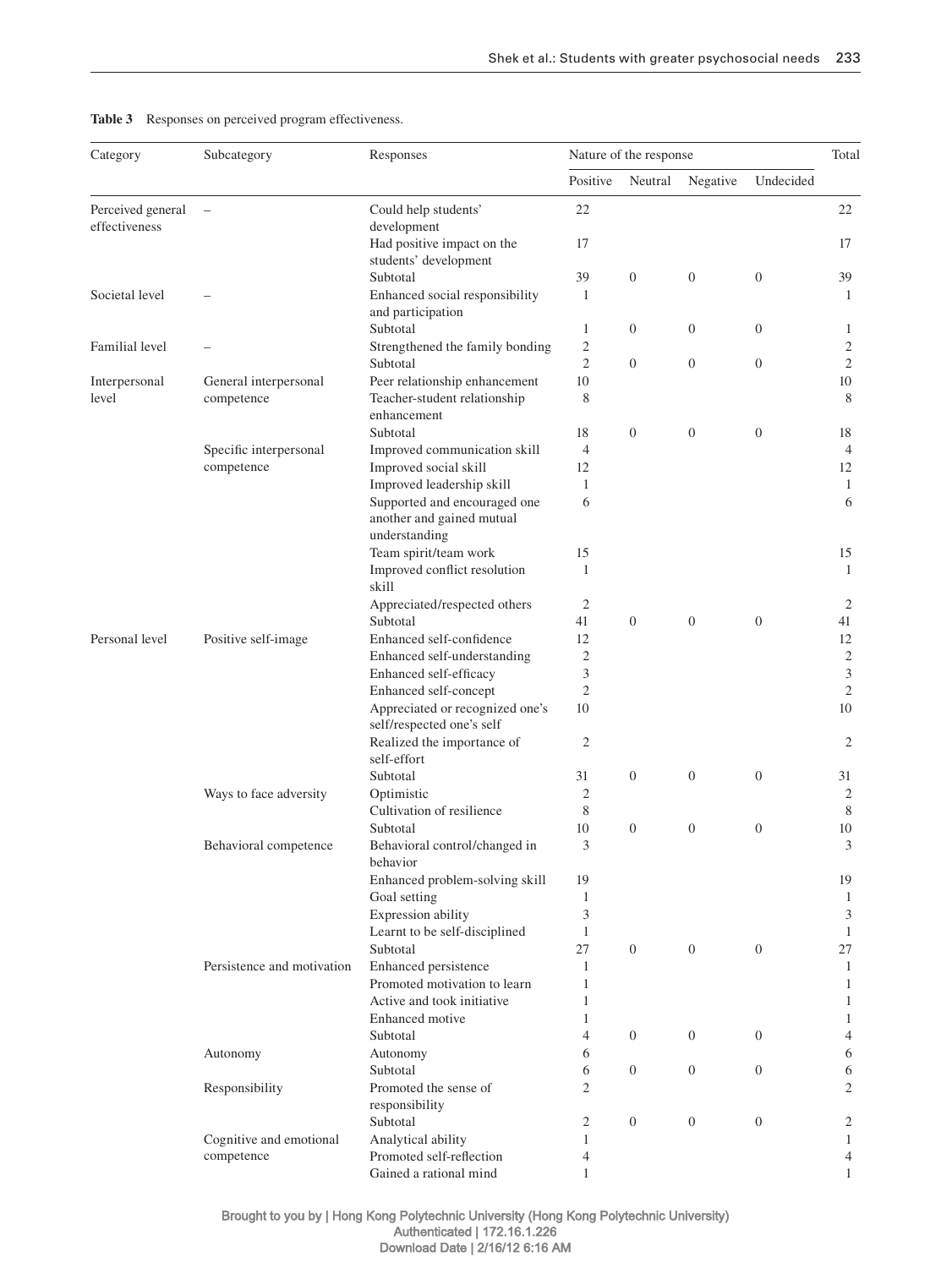| Category        | Subcategory            | Responses                        | Nature of the response |          |                |                | Total |
|-----------------|------------------------|----------------------------------|------------------------|----------|----------------|----------------|-------|
|                 |                        |                                  | Positive               | Neutral  | Negative       | Undecided      |       |
|                 |                        | Emotional control                | 4                      |          |                |                |       |
|                 |                        | Subtotal                         | 10                     | $\theta$ | $\overline{0}$ | $\overline{0}$ | 10    |
|                 | Experience/exploration | Challenged one's self            | ↑                      |          |                |                |       |
|                 |                        | Widen one's horizon              |                        |          |                |                |       |
|                 |                        | Explored one's potential         |                        |          |                |                |       |
|                 |                        | Gained successful experiences    |                        |          |                |                |       |
|                 |                        | Subtotal                         | 5                      | $\theta$ | $\Omega$       | $\Omega$       |       |
| Others          |                        | Strengthened the school bonding  | 4                      |          |                |                |       |
|                 |                        | Enhanced instructors'            | 4                      |          |                |                | 4     |
|                 |                        | understanding about the students |                        |          |                |                |       |
|                 |                        | and their changes                |                        |          |                |                |       |
|                 |                        | Subtotal                         | 8                      | $\Omega$ | $\Omega$       | $\Omega$       | 8     |
| Total responses |                        |                                  | 204                    | $\theta$ | $\theta$       | $\Omega$       | 204   |

Table 4 Responses on the encountered difficulties and recommendations to the program.

| Category                        | Subcategory             | Responses                                                                       | Total          |
|---------------------------------|-------------------------|---------------------------------------------------------------------------------|----------------|
| <b>Encountered difficulties</b> | Difficulties in program | Time conflict with other school activities                                      | $\overline{4}$ |
|                                 | content and arrangement | Insufficient time and manpower to provide support to all participants           | 2              |
|                                 |                         | Insufficient support to non-Chinese students                                    | 1              |
|                                 |                         | Spent much time in preparation work                                             | 1              |
|                                 |                         | Could not balance the time and the information                                  |                |
|                                 |                         | Subtotal                                                                        | 9              |
|                                 | Other difficulties      | Low attendance or participation                                                 | 4              |
|                                 |                         | Limited students' improvement in the program                                    | 2              |
|                                 |                         | Low student interest or motive                                                  | $\overline{c}$ |
|                                 |                         | Gender differences in performance                                               | 1              |
|                                 |                         | Much punishment could have negative impact on students' performance<br>Subtotal | 1<br>10        |
|                                 | Content                 | Be aware of the cultural differences compared to non-Chinese students           | 1              |
| Recommendations                 |                         | Program design should match with the students' needs                            | 3              |
|                                 |                         | Increase the variety of activities                                              | $\overline{c}$ |
|                                 |                         | Include more protective/preventive factors into the program                     | 1              |
|                                 |                         | Add more elements                                                               | 1              |
|                                 |                         | Students require ongoing support to strengthen their emotional control          | 1              |
|                                 |                         | Subtotal                                                                        | 9              |
|                                 | Format/arrangement      | Increase flexibility in program arrangement                                     | 4              |
|                                 |                         | Arrange more outdoor and small group activities                                 | 1              |
|                                 |                         | Maximize or regulate the number of participants                                 | 2              |
|                                 |                         | Consider students' comments in program arrangement                              |                |
|                                 |                         | Consider parents' observation and comments                                      | 1              |
|                                 |                         | Program should take the students' significant others into account               | 1              |
|                                 |                         | Subtotal                                                                        | 10             |
|                                 | Time                    | Regulate the time according to students' needs                                  | $\overline{c}$ |
|                                 |                         | Increase activity time                                                          | $\overline{2}$ |
|                                 |                         | Allow weekend activities                                                        | 1              |
|                                 |                         | Subtotal                                                                        | 5              |
|                                 | Program implementation  | Regulate the manpower                                                           | 1              |
|                                 |                         | Increase time for practice and internalize the learning materials               | $\overline{c}$ |
|                                 |                         | Hold a debriefing session prior to the program implementation                   | 2              |
|                                 |                         | Prolong the program period                                                      | 1              |
|                                 |                         | Develop more promotion strategies prior to the program implementation           | 1              |
|                                 |                         | Modify the participant-selection method                                         | 1              |
|                                 |                         | Subtotal                                                                        | 8              |
| Total responses                 |                         |                                                                                 | 51             |